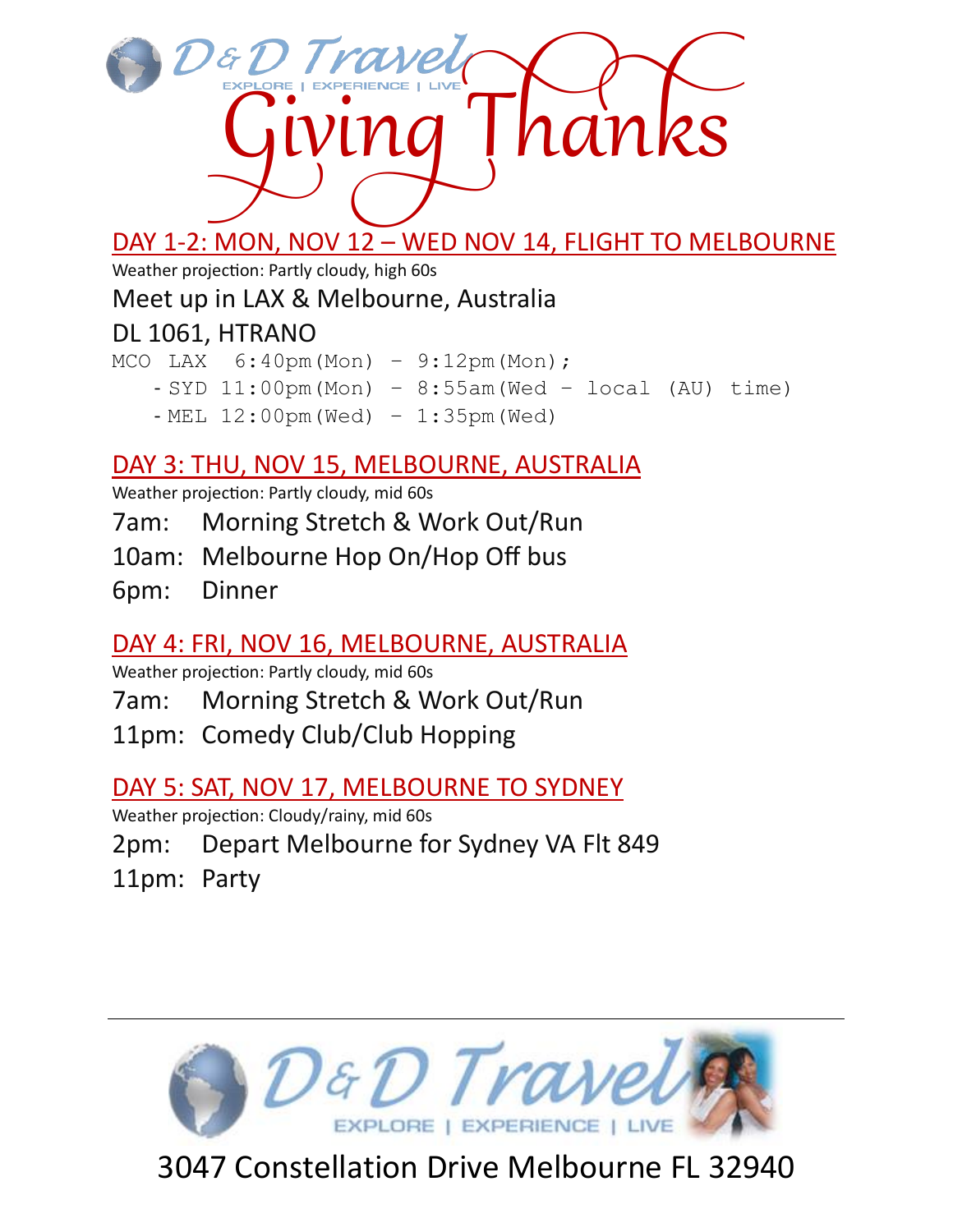

DAY 6: SUN, NOV 18, SYDNEY, EMBARK MAJESTY PRINCESS

Weather projection: Partly cloudy, mid 60s

11am: Cruise Port

645pm: Sailaway

715pm: Dining Meet & Greet

#### DAY 7: MON, NOV 19, AT SEA

7am: Morning Stretch & Work Out/Run Lounging at the Hollywood Pool Club 3pm: Spades & board games

#### DAY 8: TUE, NOV 20, PORT ARTHUR, TASMANIA, 7AM – 4PM

Weather projection: Partly cloudy, low 70s

7am: Morning Stretch & Work Out/Run

11am: Port Arthur Lavender Café,

DAY 9: TUE, NOV 20, ARRIVE HOBART, TASMANIA, 7:30PM

Weather projection: Rainy at night, low 50s

DAY 10: WED, NOV 21, HOBART, TASMANIA, ALL DAY

Weather projection: Rainy during the day, low 60s; Cloudy at night, low 50s

7am: Morning Stretch & Work Out/Run

Noon: Hop On/Hop Off bus

7pm: Ghost Tour/Pub hopping in Hobart



3047 Constellation Drive Melbourne FL 32940